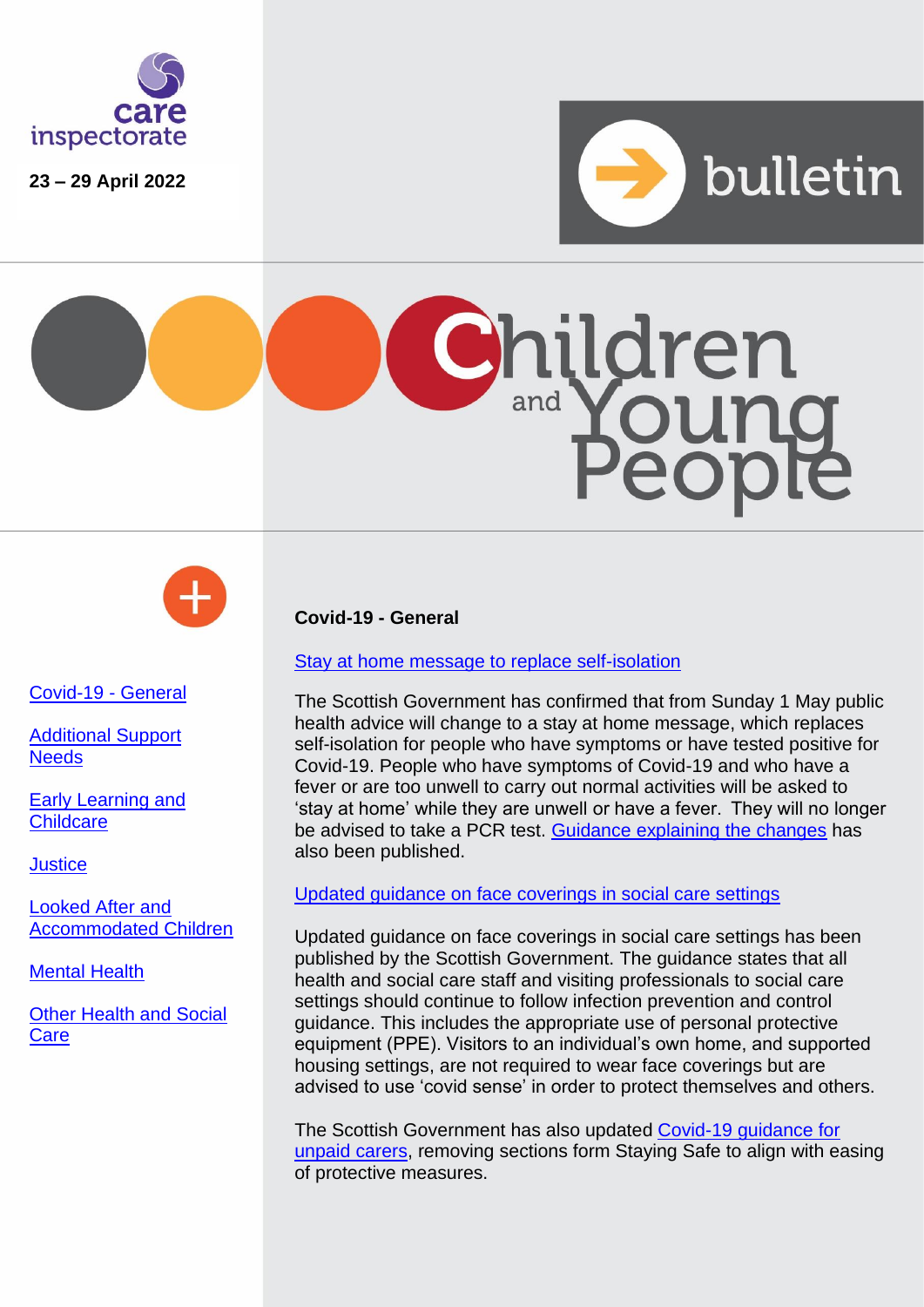

# [Call for inclusion of violence against women and girls in Covid inquiry remit](https://www.parliament.scot/-/media/files/committees/social-justice-and-social-security-committee/correspondence/2022/20220425_letter-to-hon-lady-poole_chair-scottish-covid19-inquiry.pdf)

The Social Justice and Security Committee has written to Honourable Lady Poole QC to ask that the scope of the Independent Covid-19 Inquiry in Scotland is expanded to include violence against women and girls. The Committee highlights "the disturbing trends with regards to violence against women and girls, alongside the differential impact on women that the restrictions had" and suggests the scope of the public inquiry should "include consideration of the effects of, and strategic response to, the increase in harm done to women and girls during the pandemic".

## [Scottish Government announces](https://www.gov.scot/news/end-of-the-highest-risk-list/) end of Highest Risk List

The Scottish Government has announced the Highest Risk List, previously known as the Shielding List, will formally end on Tuesday 31 May. The decision comes after a [review of clinical evidence](https://www.gov.scot/publications/review-evidence-scottish-government-advice-people-scotlands-highest-risk-list/) showed that for the majority of those on the list the risk of hospitalisation or death from Covid-19 has been significantly reduced and is no greater than that of the general public.

# **Additional Support Needs**

## [Access All Arts Funding supports additional needs children to access the arts](https://childreninscotland.org.uk/new-fund-supports-106-young-people-with-additional-support-needs-to-access-the-arts-and-unlock-their-creative-potential/)

A £68,000 fund awarded through Creative Scotland's Nurturing Talent Fund: New Routes has helped 106 children and young people with additional needs access the arts and unlock their creative potential, through the Access All Arts programme. The programme was established specifically to support children and young people with an additional support need or disability, a community who have experienced significant challenges during the pandemic. With the success of the first stage, the second phase of the project is being supported by Creative Scotland for 2022-23.

[New employability advisory group launched](https://www.learningdisabilitytoday.co.uk/young-adults-with-a-learning-disability-launch-employment-advisory-group?utm_source=https%3a%2f%2fnews.pavpub.com%2fpavilionpublishingandmedialz%2f&utm_medium=GatorMail&utm_campaign=LDT+27%2f04%2f22&utm_term=Government+broke+law+by+failing+to+protect+disabled+care+home+residents+during+pandemic+&utm_content=210951&gator_td=MDLn%2fegJZriax6yhTnB3fOvI37bxqEk0TSJP26P0ebN%2b9%2b69gxjsTlgTiWHUNY3DuGsZ5s6WO9fJ0713GqzMTP80JfjzRNumOmatU3JUgBYMIYt6SSUGEQVJR3nMZhG%2bmTk7OGOfldyMYZiW6kzv6T1NPEASgaNR4dR73PGMFa0kmy3T%2fVfXngKN4hBTWZTU) by DFN Project SEARCH

DFN Project SEARCH, a transition to employment programme for young adults with a learning disability, has launched a Youth Advisory Group to help encourage more inclusive employment across the UK. The group provides a voice for young adults with a learning disability, on the autism spectrum or both, helping to share insights from their own perspectives on how business can be doing more to improve inclusivity.

# **Early Learning and Childcare**

## Funding Follows the Child and National Standard timetable published

The Scottish Government has issued the timetable for full implementation of Funding Follows the Child and the National Standard. Providers are currently subject to interim guidance which was published in March 2021. The decision by the Early Learning and Childcare Joint Delivery Board (JDB) is to continue with interim guidance for 2022/23 with minor changes: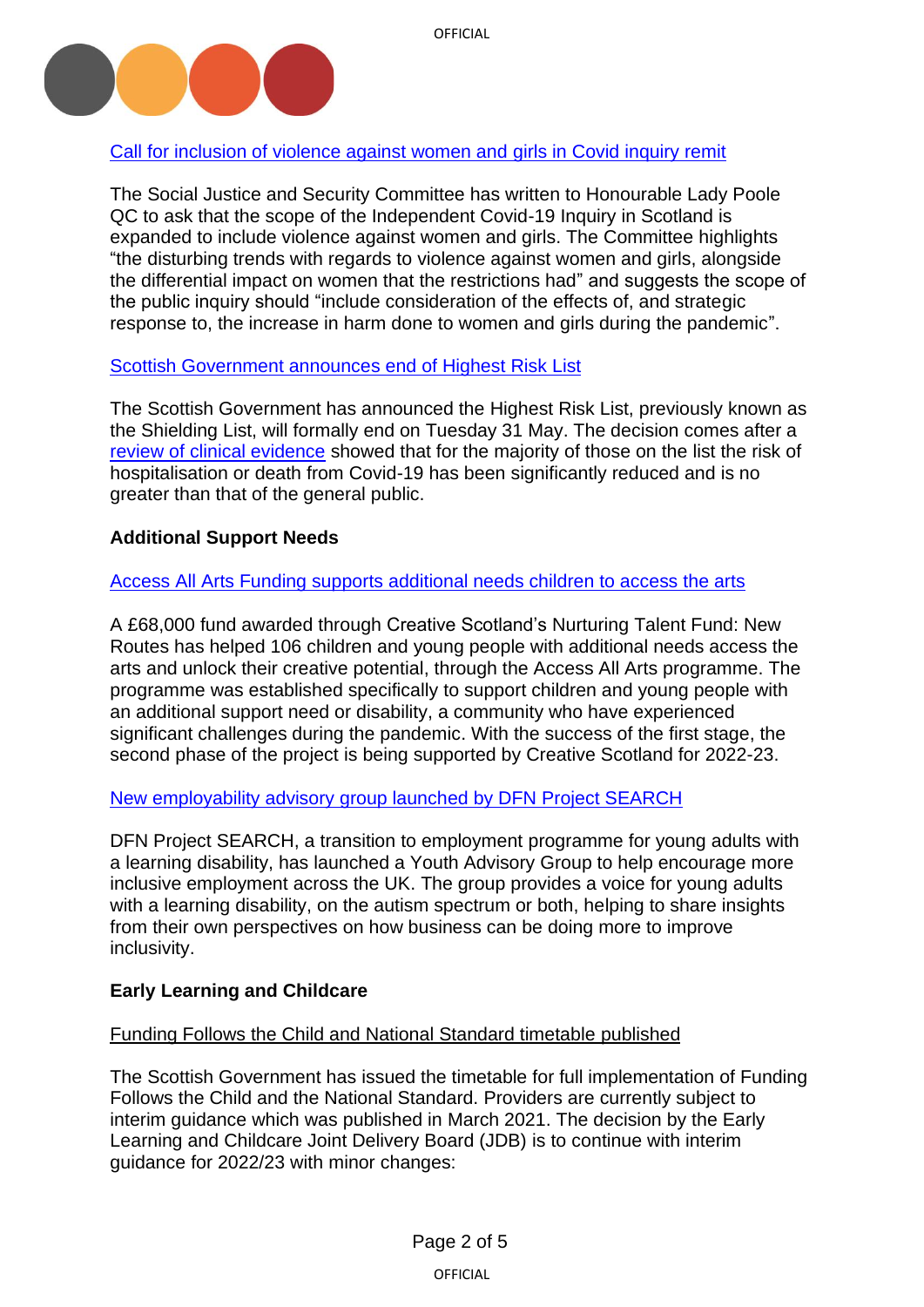

- National Standard Criteria 8 (Fair Work) will take effect from August 2022-23
- National Standard Criteria 1.2 (benchmark qualification) will take effect for practitioners and managers working in settings from August 2022
- Local authorities will continue to have flexibility over National Standard Criteria 1.2 (benchmark qualification) for childminders.

## Examples from Out to [Play Improvement programme](https://careinspectoratecloud.sharepoint.com/sites/Policy/Policy%20Documents/Short-life%20work/Bulletins/Children%20and%20Young%20People/April/The%20Scottish%20Government’s%20CYPIC%20(Children%20and%20Young%20People%20Improvement%20Collaborative)%20Out%20to%20Play%20Improve%20programme%20ended%20in%20March.)

The childcare sector can now access a virtual tour of over 100 examples of naturebased, child-led learning from across Scotland's Early Learning and Childcare sector. The examples show how early years and school age childcare settings responded over Spring 2021 when practitioners took part in the Scottish Government funded Virtual Nature School project. The Scottish Government's CYPIC (Children and Young People Improvement Collaborative) Out to Play Improvement programme ended in March.

## [Early child development](https://publichealthscotland.scot/publications/early-child-development/early-child-development-statistics-scotland-2020-to-2021/) statistics published

Early child development statistics have been published by Public Health Scotland. The report provides an update on children's development during the 13–15-month, 27-30 month, and four- and five-year child health reviews. The review ran from April 2020 to March 2021. The review highlighted a small increase in the proportion of children who had a developmental concern recorded at the 27–30-month review, from 14% in 2019/20 to 15% in 2020/21.

#### Nursery World inspection [survey results published \(England\)](https://www.nurseryworld.co.uk/news/article/analysis-settings-raise-concerns-after-bad-inspection-experiences-nursery-world-survey)

Nursery World has released the results of a survey on Ofsted inspections, with the majority of respondents highlighting negative experiences. Of the 162 nursery owners/managers that responded, 30% said they had been downgraded, with 74% of those believing the judgement was not fair.

#### <span id="page-2-0"></span>**Justice**

## [STARR wins Young Scot Community Award](https://www.cycj.org.uk/news/young-scot-community-award-win-for-starr/)

STARR, Scotland's only curated space for secure care experienced children, young people and adults, has won a Sunday Mail Young Scot Community Award. [STARR](https://www.cycj.org.uk/what-we-do/starr/) aims to help inform, advise, challenge and change the pathways into, during, and after, secure care. Members use their own experiences to help inform, advise, challenge and change how secure care is done in Scotland, and ensure the upholding of children's rights for all.

#### [Youth Justice Board exploring alternatives to custody](https://www.cypnow.co.uk/news/article/yjb-to-pilot-supported-accommodation-scheme-for-children-in-custody) for young offenders (England)

The Youth Justice Board (YJB) is working with London councils to establish a specialist supported accommodation programme as an alternative to placing young people in custody unnecessarily, reports Children and Young People Now. The YJB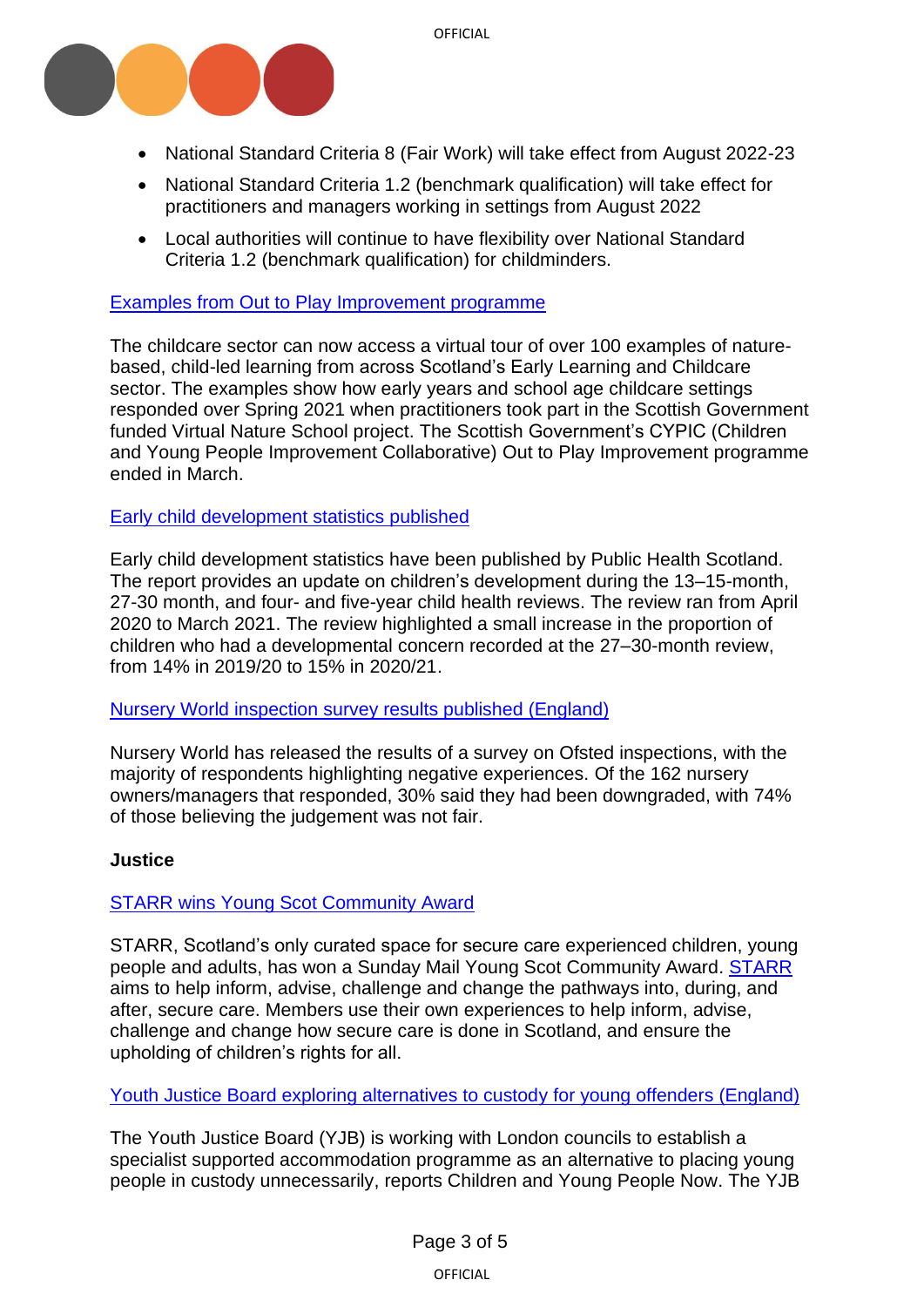

hopes the pilot, set to run in 2023, will test the use of small units of supported accommodation with five or fewer children.

# <span id="page-3-2"></span><span id="page-3-0"></span>**Looked After and Accommodated Children**

## [SCRA study on experiences of children living in residential care published](https://www.scra.gov.uk/2022/04/exploring-the-experience-of-children-aged-5-12-who-are-living-in-residential-care/)

The Scottish Children's Reporter Administration (SCRA) has published the findings of a study exploring the experiences of children aged 5-12 who are living in residential care. It focusses upon trying to understand the backgrounds of younger children who enter residential care, their journeys through the child protection system and what effect being cared for in residential care has upon their socioemotional wellbeing and mental health. The findings have been published in the latest issue of the [Scottish Journal of Residential Child Care.](https://www.celcis.org/application/files/7616/5055/3323/2022_Vol_21_No_1_Nixon_C_Henderson_G_The_provision_of_residential_care_to_children_under_the_age_of_12_how_is_it_used_and_is_it_effective.pdf) Two associated briefing documents on the findings are also available:

- [Characteristics of 5-12 year olds on compulsory supervision orders with](https://www.scra.gov.uk/wp-content/uploads/2022/04/Summary-Briefing-Document-1.pdf)  [residential care conditions](https://www.scra.gov.uk/wp-content/uploads/2022/04/Summary-Briefing-Document-1.pdf)
- [Effects of residential childcare on the socioemotional and mental health of](https://www.scra.gov.uk/wp-content/uploads/2022/04/Summary-Briefing-Document-2.pdf)  [children aged 5-12 on compulsory supervision orders with residential care](https://www.scra.gov.uk/wp-content/uploads/2022/04/Summary-Briefing-Document-2.pdf)  [conditions](https://www.scra.gov.uk/wp-content/uploads/2022/04/Summary-Briefing-Document-2.pdf)

## [Love InC project final report published](https://www.aberlour.org.uk/wp-content/uploads/2022/04/Love-InC-Project-Final-Report_April-2022.pdf)

The results of Love InC, a partnership project consisting of Aberlour, Includum, CELCIS and the Care Inspectorate, have been published in a final report outlining the project's work, findings and key messages over the past three years. The project has explored how can we ensure that loving relationships are able to flourish for children and young people who experience care. The Health and Social Care Standard 3.10 states: As a child or young person I feel valued, loved and secure. Through carrying out participation work with children and young people, and insight and co-production activity with the workforce, three over-arching themes of vital importance emerged: Organisational values; Trust and transparency; and Time, space and flexibility.

## [Charities call for UK Government to abandon](https://www.cypnow.co.uk/news/article/abandon-plans-for-bill-of-rights-government-urged) Bill of Rights

<span id="page-3-1"></span>A group of 30 children's charities are calling for the UK Government to abandon their plans to replace the Human Rights Act with a Bill of Rights, reports Children and Young People Now. Charities have warned that the introduction of the Bill of Rights would significantly weaken children's human rights and the ability of children to hold government and public bodies to account in cases where their rights had been infringed.